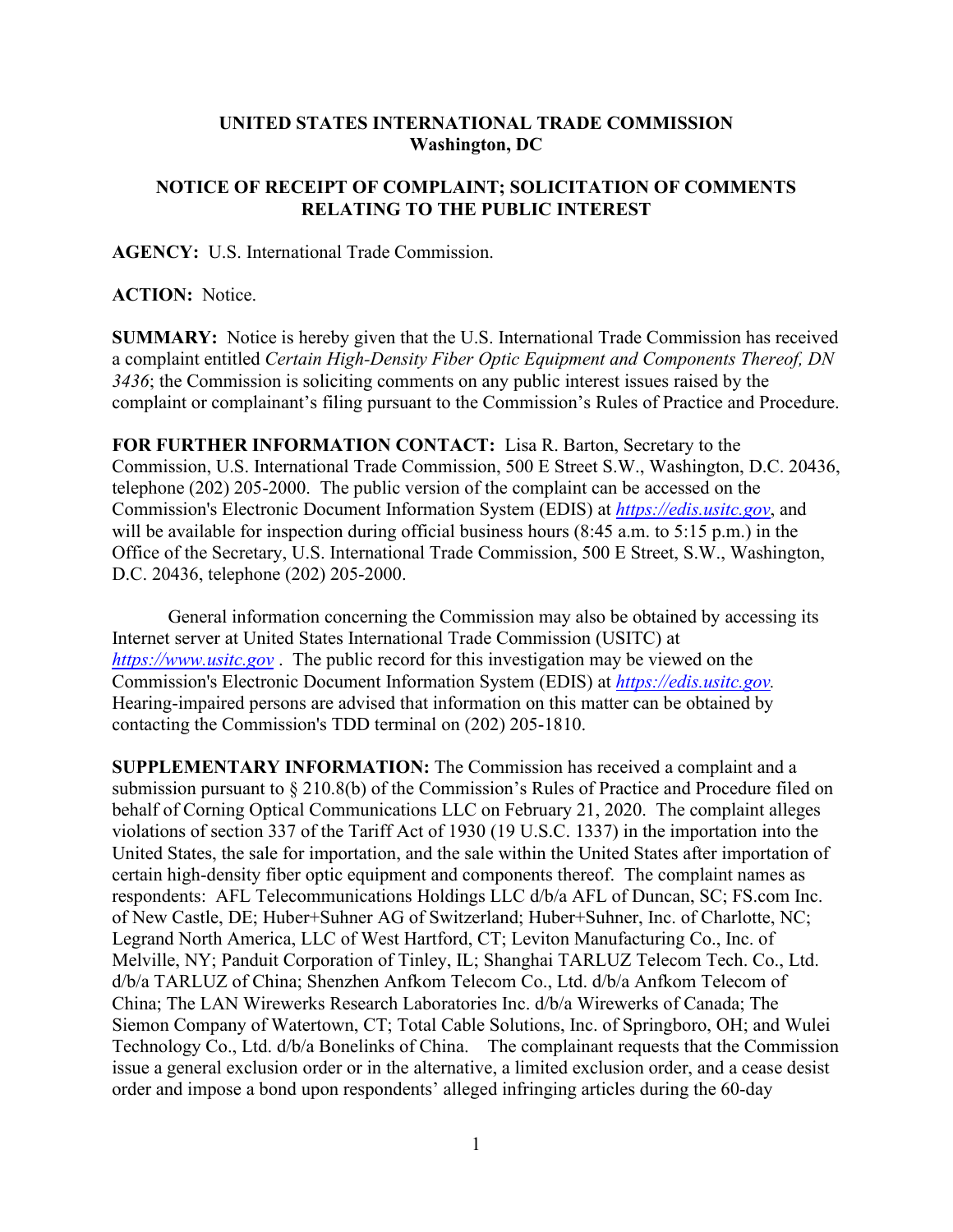Presidential review period pursuant to 19 U.S.C. 1337(j).

Proposed respondents, other interested parties, and members of the public are invited to file comments on any public interest issues raised by the complaint or  $\S 210.8(b)$  filing. Comments should address whether issuance of the relief specifically requested by the complainant in this investigation would affect the public health and welfare in the United States, competitive conditions in the United States economy, the production of like or directly competitive articles in the United States, or United States consumers.

In particular, the Commission is interested in comments that:

- (i) explain how the articles potentially subject to the requested remedial orders are used in the United States;
- (ii) identify any public health, safety, or welfare concerns in the United States relating to the requested remedial orders;
- (iii) identify like or directly competitive articles that complainant, its licensees, or third parties make in the United States which could replace the subject articles if they were to be excluded;
- (iv) indicate whether complainant, complainant's licensees, and/or third party suppliers have the capacity to replace the volume of articles potentially subject to the requested exclusion order and/or a cease and desist order within a commercially reasonable time; and
- (v) explain how the requested remedial orders would impact United States consumers.

Written submissions on the public interest must be filed no later than by close of business, eight calendar days after the date of publication of this notice in the Federal Register. There will be further opportunities for comment on the public interest after the issuance of any final initial determination in this investigation. Any written submissions on other issues must also be filed by no later than the close of business, eight calendar days after publication of this notice in the Federal Register. Complainant may file replies to any written submissions no later than three calendar days after the date on which any initial submissions were due. Any submissions and replies filed in response to this Notice are limited to five (5) pages in length, inclusive of attachments.

Persons filing written submissions must file the original document electronically on or before the deadlines stated above and submit 8 true paper copies to the Office of the Secretary by noon the next day pursuant to § 210.4(f) of the Commission's Rules of Practice and Procedure (19 CFR 210.4(f)). Submissions should refer to the docket number ("Docket No. 3436") in a prominent place on the cover page and/or the first page. (*See* Handbook for Electronic Filing